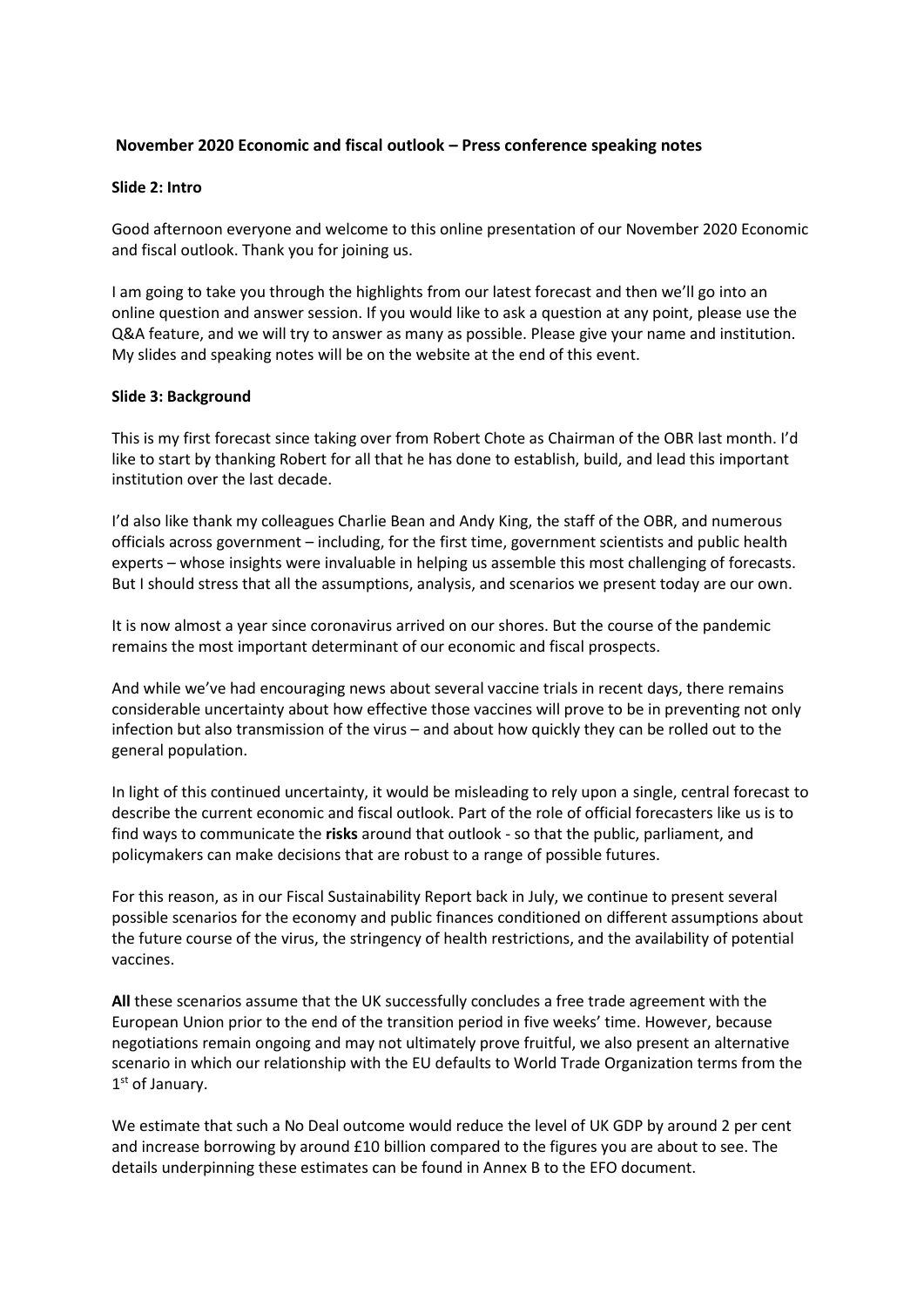#### **Economy Section**

 Given the importance of understanding what we have been through this year to projecting where were we may be headed over the next five, let me start with an account of how our lives, economy, and public finances have been up-ended since we published our last Economic and Fiscal Outlook back in March.

#### **Slide 4: Coronavirus impact on major economies I**

The UK was one of the countries hit hardest by the initial wave of the pandemic – seeing the one of the highest rates of hospital admissions and third highest fatality rates in Europe, as shown in the charts on this slide.

And as cases in this country mounted, the Prime Minister announced the first national lockdown on the 23<sup>rd</sup> of March - shuttering businesses and schools across the country over the months of April, May, and June - one of the longest lockdowns in Europe during the first wave of the pandemic.

### **Slide 5: Coronavirus impact on major economies II**

Both because of the severity of the outbreak here and because, as shown in the chart on the left, we locked down harder and for longer than most other countries, the UK has also suffered one of the largest falls in output during the first wave of the pandemic.

 contraction of any major advanced economy other than Spain. As shown in the chart on the right, UK GDP fell by 22 per cent in first half of this year, the sharpest

#### **Slide 6: Monthly GDP outturn**

 activity rebounded strongly over the summer. As you can see from this chart of monthly GDP, output recovered from being 26 per cent below is pre-virus peak in April to being just 9 per cent down by But as case numbers fell and public health restrictions were lifted over June and July, economic September.

This recovery from the first lockdown was faster than predicted in our July FSR, though not as fast as witnessed in some other European countries.

 were supported by an array of government interventions unprecedented in their scale and scope in Throughout the first lockdown and subsequent recovery, employment, earnings, and consumption peacetime.

### **Slide 7: Employees supported by CJRS and SEISS**

 With around 9 million on the furlough scheme and another 2½ million on the self-employment scheme, about one third of the total workforce have benefitted from direct government support at some point over the past eight months.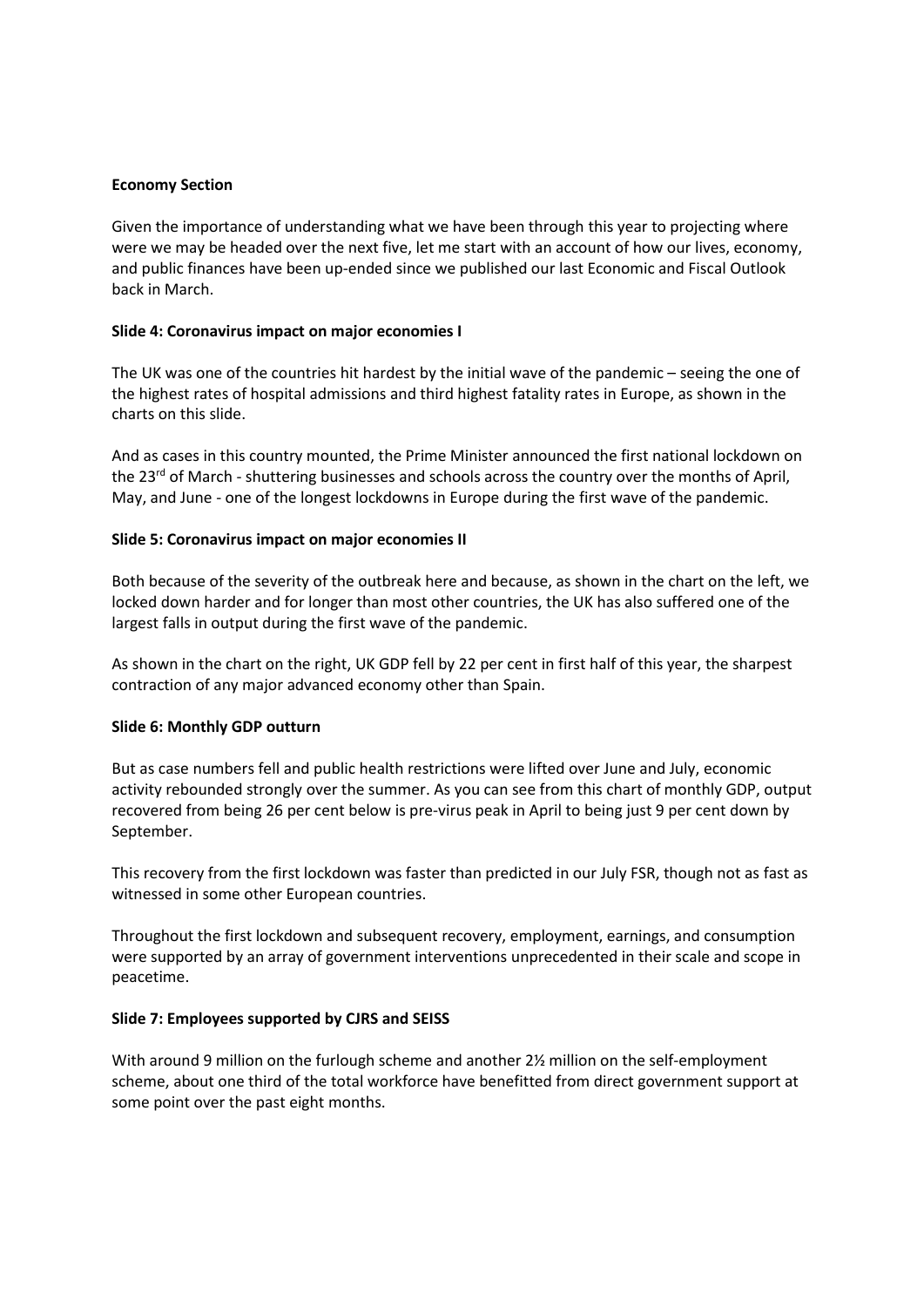Support for firms has also been substantial with well over a million taking out governmentguaranteed loans while those in the hospitality sector have also benefitted from a 15 per cent cut in VAT and the Eat Out to Help Out Scheme in August among other things.

And while unemployment has crept up from 4 per cent at the start of the year to 5 per cent in September, these schemes have helped stave off what would have been a far bigger rise in worklessness.

And business support measures – and forbearance by creditors – has also helped employers stay liquid during this period, with the number of company insolvencies actually running a third *lower*  than normal for this time of the year.

### **Slide 8: Realtime mobility data since March**

However, a resurgence in infection rates and the reimposition of tiered health restrictions in the different nations and regions of the UK took the wind out of the recovery at the end of the summer – with the economy growing by just 1 per cent in September and real-time mobility indicators suggesting that economic activity contracted as cases rose through October.

Further tightening of health restrictions over October and the imposition of a second lockdown in England on 5 November, is expected to drive growth back into negative territory this quarter.

 However, because schools remain open and many businesses have adapted their workplaces to make them Covid safe, we expect the reduction in output during the second lockdown to be only 60 per cent as severe as that experienced during the first lockdown, leaving GDP 15 per cent below its pre-virus peak this month.

### **Slide 9: Key epidemiological questions**

From here on, the economic outlook depends crucially on the answers to three epidemiological questions:

- • First, how effective will the second national lockdown be in reducing case numbers to manageable levels?
- Second, what general level of public health restrictions will be needed to control the virus after lockdown ends on the 2<sup>nd</sup> December?
- Third, how effective will the new vaccines be and when will they be available to the general population?

 Different answers to these questions provide the basis for our three scenarios for the path of the economy over the next five years.

And I should emphasise that our forecast was closed before the government made its latest announcements regarding the revisions to its tiered health restrictions.

 So Tier numbers mentioned in these scenarios relate to the regime as it existed before 5 November not as was announced by the Prime Minister on Monday.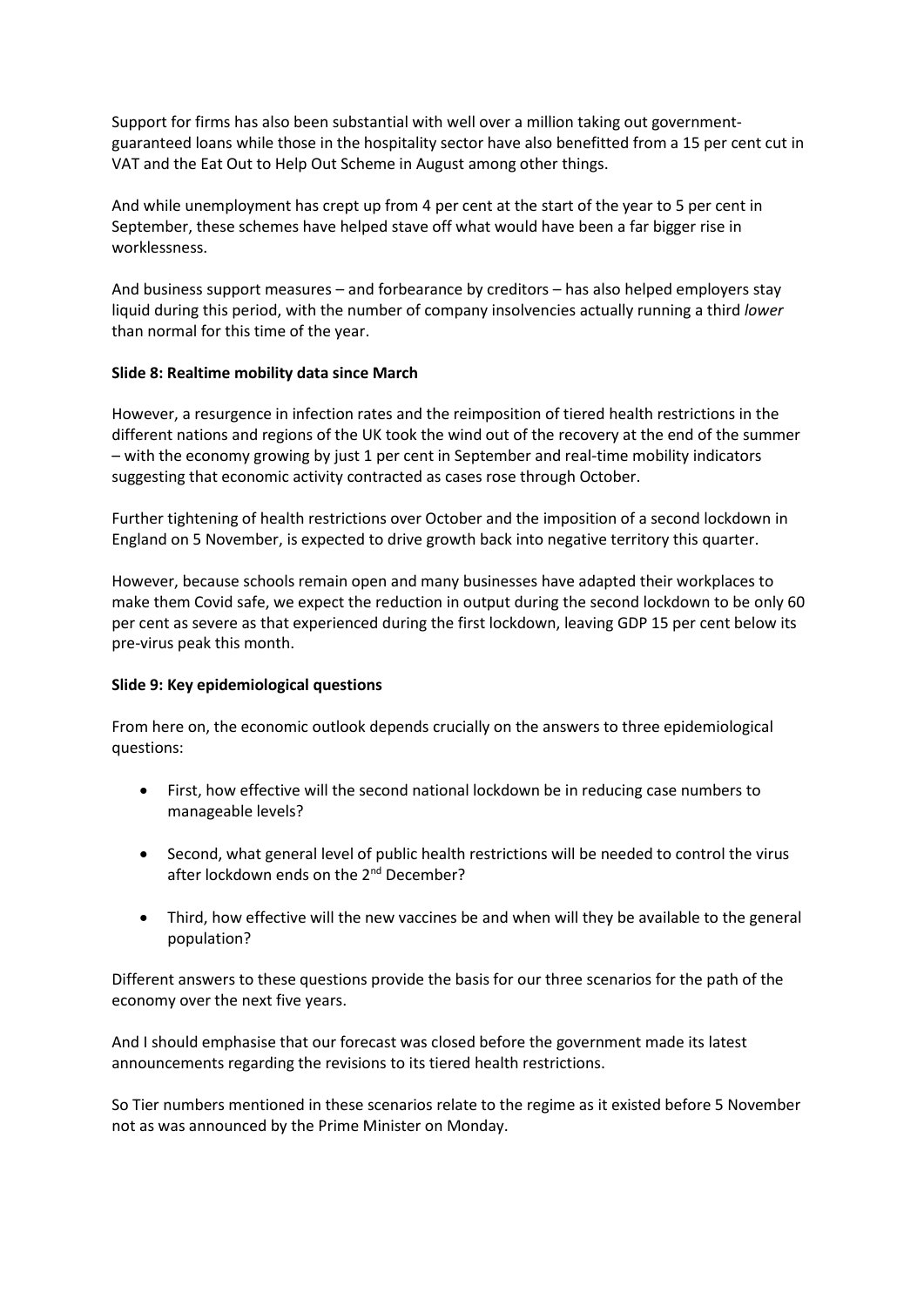#### **Slide 10: Coronavirus scenario assumptions**

Our upside scenario assumes that :

- the current lockdown substantially reduces the number of cases by the time it is lifted on the 2<sup>nd</sup> of December.
- Thereafter an effective test, trace, and isolate programme allows for a substantial loosening of public health restrictions to an average level equivalent to Tier 2 under the pre-lockdown regime.
- An effective vaccine become widely available in the spring, permitting a further easing of health restrictions and rapid return to relative normality by the end of next year.

In our central forecast,

- lockdown also ends on the  $2^{nd}$  of December but a higher residual infection rate and a less effective test, trace, and isolate system require a more stringent set of public health restrictions – on average equivalent to Tier 3 under the pre-lockdown regime – to remain in place until spring.
- The arrival of warmer weather then allows an easing of those restrictions until effective vaccines become widely available in the *latter* half of next year, permitting a slower return to normal life than in our upside scenario.

In our downside scenario,

- continued high infection rates at the end of the current lockdown mean that an *ineffective*  test, trace and isolate regime must be augmented by a *tighter* set of public health restrictions on average than was in place prior to the  $5<sup>th</sup>$  of November to keep the virus in check throughout the winter.
- The arrival of spring permits some easing of these restrictions but, unlike in the other scenarios, no vaccine proves to be effective in stopping the spread of the virus.
- And so subsequent waves of transmission necessitate the periodic reimposition of further national lockdowns.
- And the continued risk of infection requires more lasting changes in the conduct of our economic and social lives.

### **Slide 11: Real GDP forecast**

This next set of slides show you what these different scenarios imply for the path of the economy over the next 5 years relative to our March and July forecasts.

### **Slide 12: Real GDP forecast: Upside scenario**

In our upside scenario, output rebounds to pre-virus levels by end of next year – and to its pre-virus path by the end of the forecast period – with no long-run scarring of the economy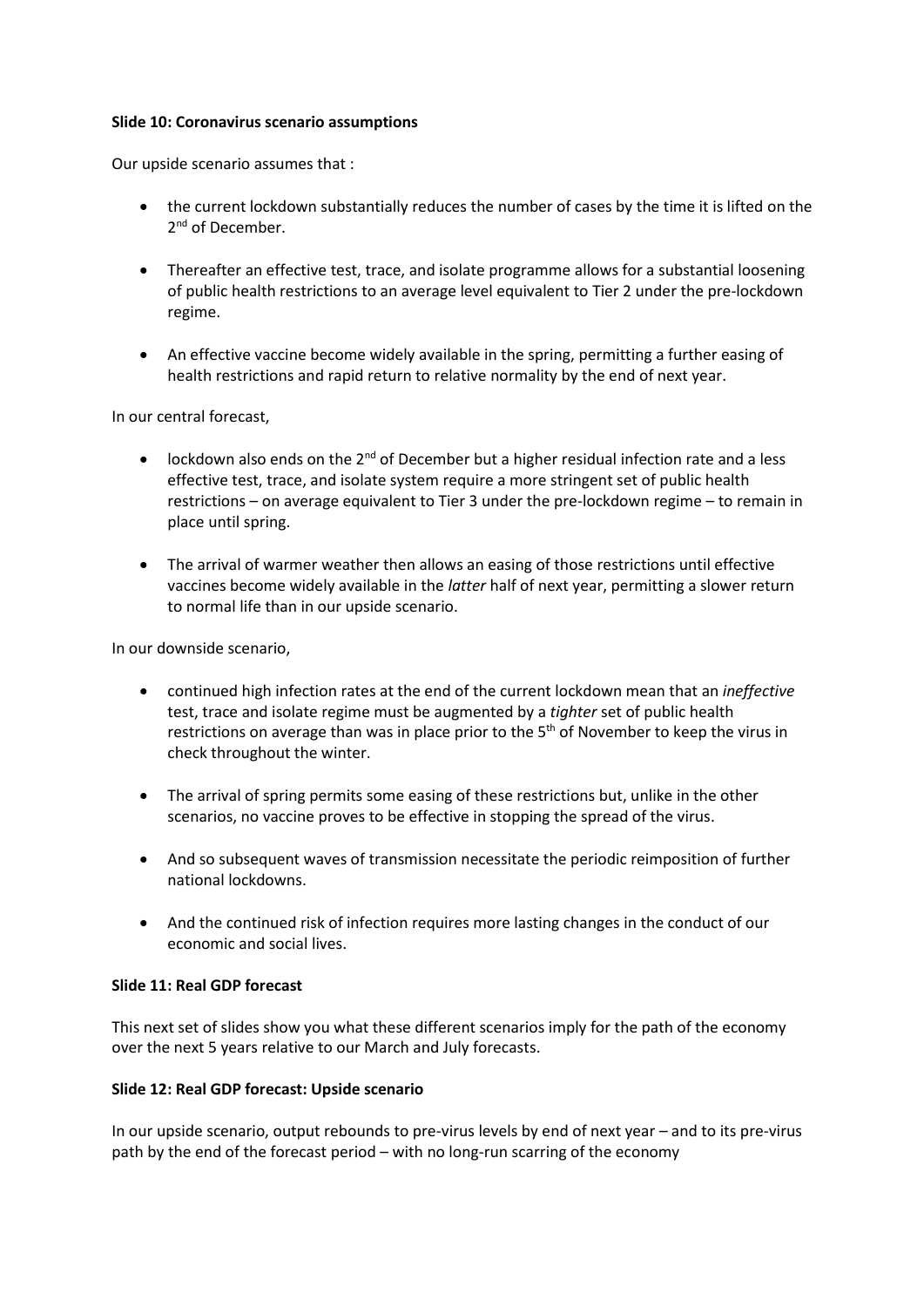### **Slide 13: Real GDP forecast: Central forecast**

In our central forecast, there is a more gradual return of economic activity to its pre-virus level at the end of 2022.

And the longer period of lower investment and higher levels of worklessness take their toll on longrun supply, which remains 3 per cent below our March forecast

# **Slide 14: Real GDP forecast: Downside scenario**

In our downside scenario, economic activity does not regain its pre-virus level until the end of 2024 and remains 6 per cent below its pre-virus path, reflecting the loss of productivity from the adjustments to economic and social life necessary to keep the virus under control in the absence of an effective vaccine

Let me now turn to the implications of these different scenarios for the labour market:

# **Slide 15: Unemployment forecast: Upside scenario**

 those looking for work are reabsorbed by an economy which can still make ready use of their skills In the upside scenario, the extended furlough scheme provides an effective bridge to a rapidly recovering economy boosted by the rollout of vaccines in the spring. The unemployment rate ticks up to just over 5 per cent in the second quarter of 2021, but falls back quickly to its pre-virus level as and experience.

# **Slide 16: Unemployment forecast: Central forecast**

In our central forecast, unemployment peaks at 7½ per cent and falls back more slowly to a slightly more elevated level by the end of the period.

This higher level of unemployment reflects the longer stretch of depressed economic activity, resulting in a greater number of firm failures, and loss of skills matches between employer and employee.

 furlough scheme in March and the turnaround in economic activity which in this scenario gathers It also reflects the significant gap in time between the current deadline for the ending of the pace mid-summer.

### **Slide 17: Unemployment forecast: Downside scenario**

 In the downside scenario, unemployment reaches 11 per cent and falls back slowly to 5¼ per cent by the end of the forecast, still 1¼ percentage points above its pre-virus level.

This reflects the greater reallocation of labour between sectors necessary to adjust to a more socially distanced economy

### **Slide 18: Unemployment forecast vs. 1980s recession**

However, in all of these scenarios, unemployment remains below the 12 per cent peak reached in the wake of the recession in the early 1980s.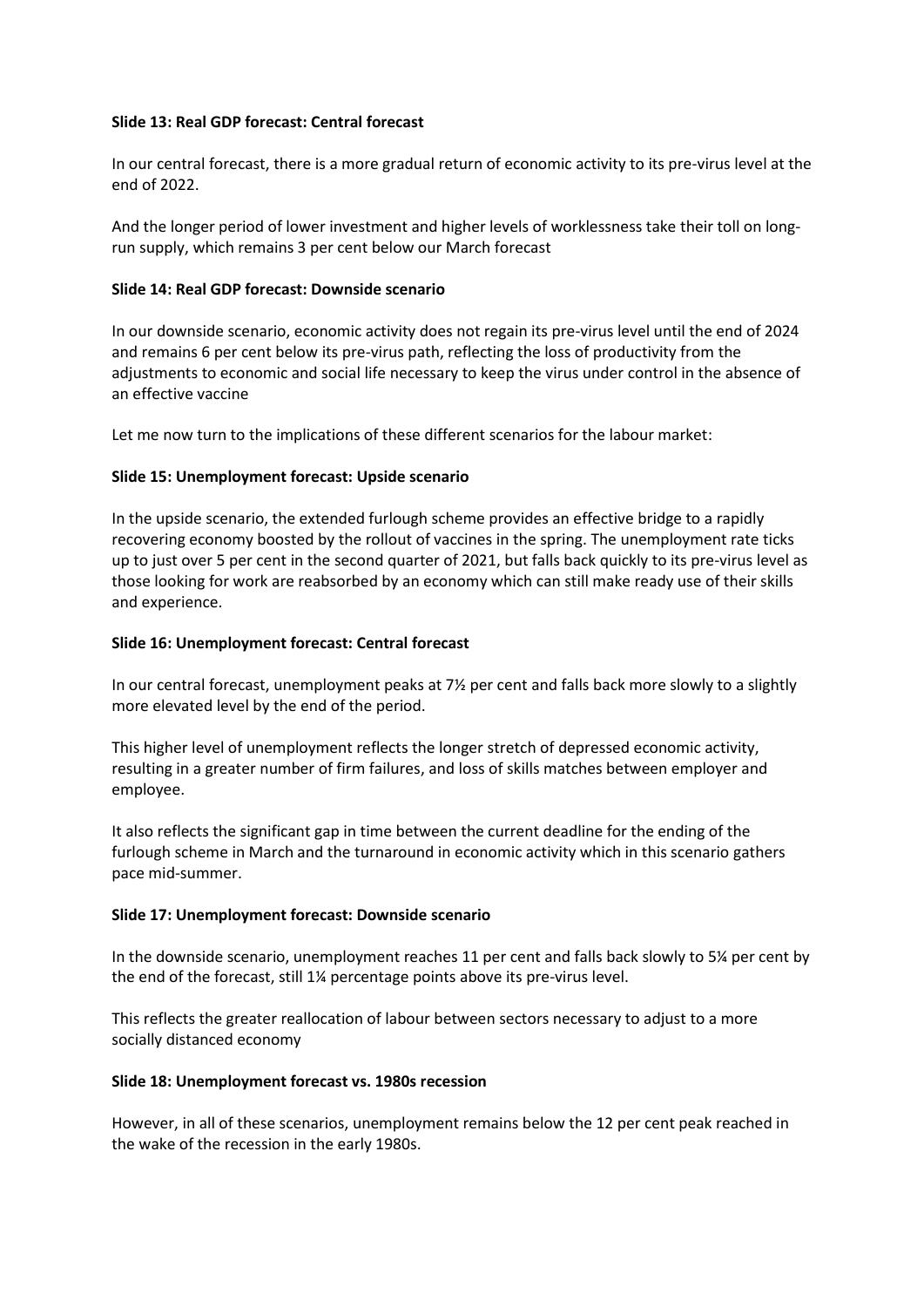# **Fiscal Section**

So what does this all mean for the public finances?

# **Slide 19: Increase in government spending in 2020**

 In the UK, as in many other countries, coronavirus has prompted an expansion in the size of the state and extension in the scope of its activities unparalleled in peacetime.

 Among the 35 advanced economies, the UK has seen the second largest increase in government spending a share of GDP – rising by 14 percentage points this year compared to an average of 8 percentage points across advanced economies.

# **Slide 20: Increase in government deficits in 2020**

To finance this dramatic increase in spending in the face of falling tax revenues, UK government borrowing this year is forecast to rise to £394 billion in our central scenario. This is:

- 7 times higher than the £56 billion we borrowed last year
- twice what we borrowed at peak of financial crisis
- $\bullet$  the 2<sup>nd</sup> largest increase in borrowing in the G7
- the highest recorded borrowing since the height of the second world war in 1944

And the cost of the pandemic has mounted over the course of this year as the second wave of infection has taken hold, health restrictions have tightened, and government support for workers and firms has been extended.

### **Slide 21: Sources of increase in borrowing in 2020**

This chart shows how our latest forecast for borrowing this year compares with those we made in back March, before the pandemic arrived in full force in this country, and in July, in the wake of the first national lockdown.

It shows that:

- At the time of the March Budget, we forecast that borrowing would be £55 billion this year
- By July, our FSR projected it to reach £370 billion with about 40 per cent of the increase in borrowing due to the impact of a smaller economy and 60 per cent due to the cost of the government's policy response as it stood after the Chancellor's Summer Economic Update
- Since then, the economy and tax receipts have performed better than we forecast, and some policy measures have turned out to be less costly than we initially expected, saving around £40 billion against our July forecast for borrowing this year
- But the cost of policy measures announced since July, including in the Chancellor's Spending Review today, add a further  $£60$  billion to government borrowing  $-£85$  billion for their direct cost, with £25 billion coming back via the boost they provide to the economy.
- This takes the total borrowing this year to £394 billion or around one-fifth of the economy.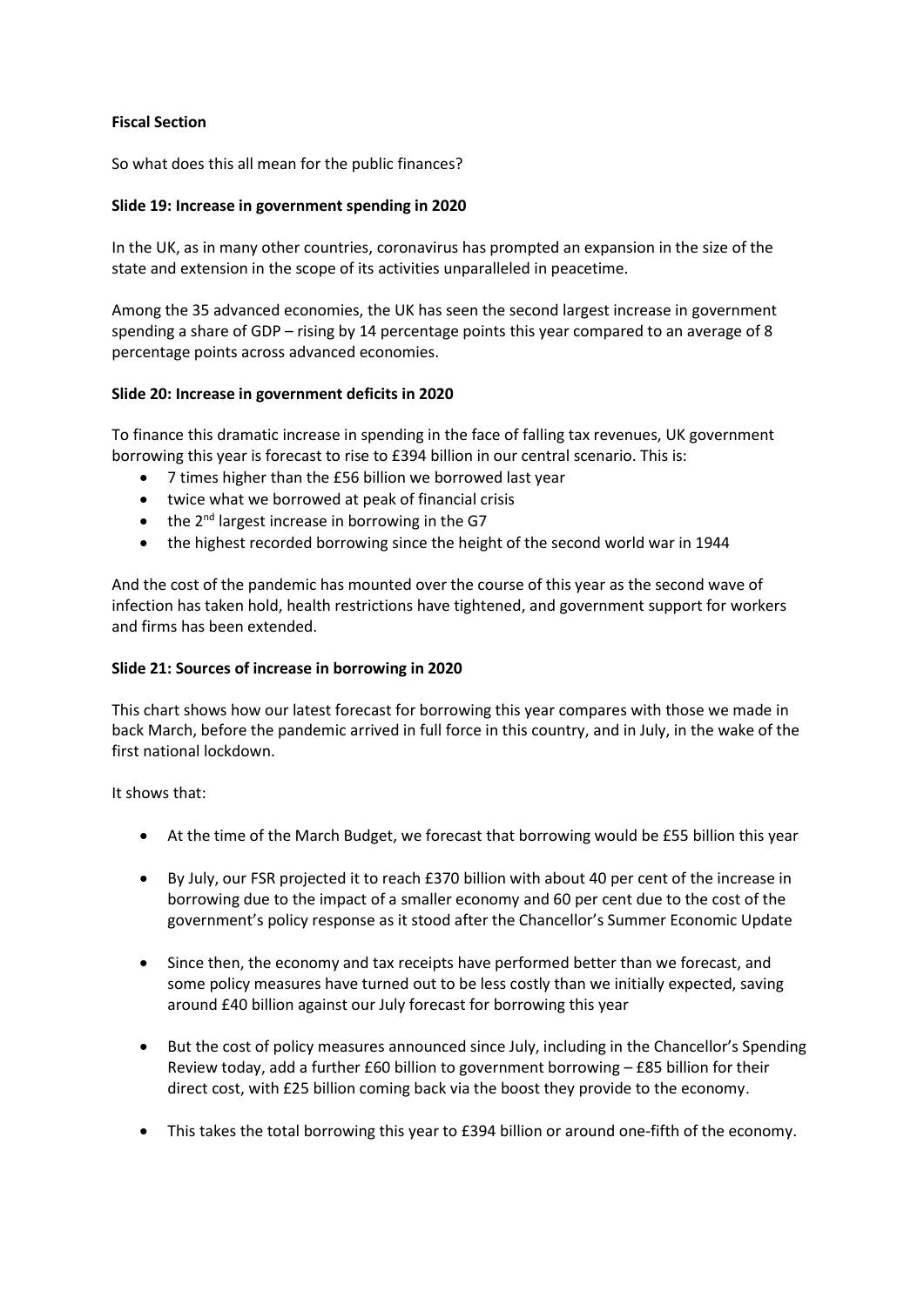And unlike during the financial crisis where the consequences of the economic downturn for receipts dominated the increase in borrowing, most of the rise in the deficit this year comes from the direct costs of government policy interventions.

# **Slide 22: Growth in covid policy costs in 2020**

And these measures have been announced in a succession of 14 policy statements over the last year, each carrying a price tag of £20bn on average and each of which would have constituted a substantial budget in its own right in normal times.

Looking at the composition of this £280 billion in government support:

- just under half has gone on directly combatting the virus through higher spending on the NHS and related public services
- one-quarter has gone on the furlough scheme and income support for the self-employed
- another quarter has gone to support businesses in the form grants, guaranteed loans, and tax reliefs
- the remaining sum has gone on things like boosting universal credit awards, taking over the railways, and topping up local authority funding

Of course, these policies have helped to avert the potentially much larger indirect costs to the public purse which would have come from letting employment and incomes go into freefall as a result of the first and second lockdowns.

With that as an account of the large, but largely temporary, near-term cost of coronavirus, what medium-term damage might the pandemic do to the fiscal position?

Using the economic scenarios I outlined earlier, the EFO also presents three scenarios for the path of the public finances over the medium-term.

### **Slide 23: Borrowing forecast: 3 Scenarios**

In our upside scenario, borrowing falls back from a peak of 17 per cent of GDP this year to 1.7 per cent in five years' time. This is around half a per cent of GDP *below* our pre-virus forecast in March – thanks to lower interest costs and the £10 billion cut to non-covid spending totals announced in today's Spending Review.

In our central forecast, borrowing falls from 19 per cent of GDP this year back to 4 per cent by the end of the forecast period as temporary policy costs abate and the economy recovers. But borrowing five years from now is around £40 billion *higher* than in our March forecast reflecting the 3 per cent long-run loss of output and a somewhat larger hit to tax revenues in this scenario.

Finally, in our downside scenario, borrowing peaks at 22 per cent of GDP this year then falls back more slowly to 6 per cent of GDP – due in part to the additional fiscal costs of responding to a third wave of infection, but mostly to the even greater degree of economic scarring in this scenario.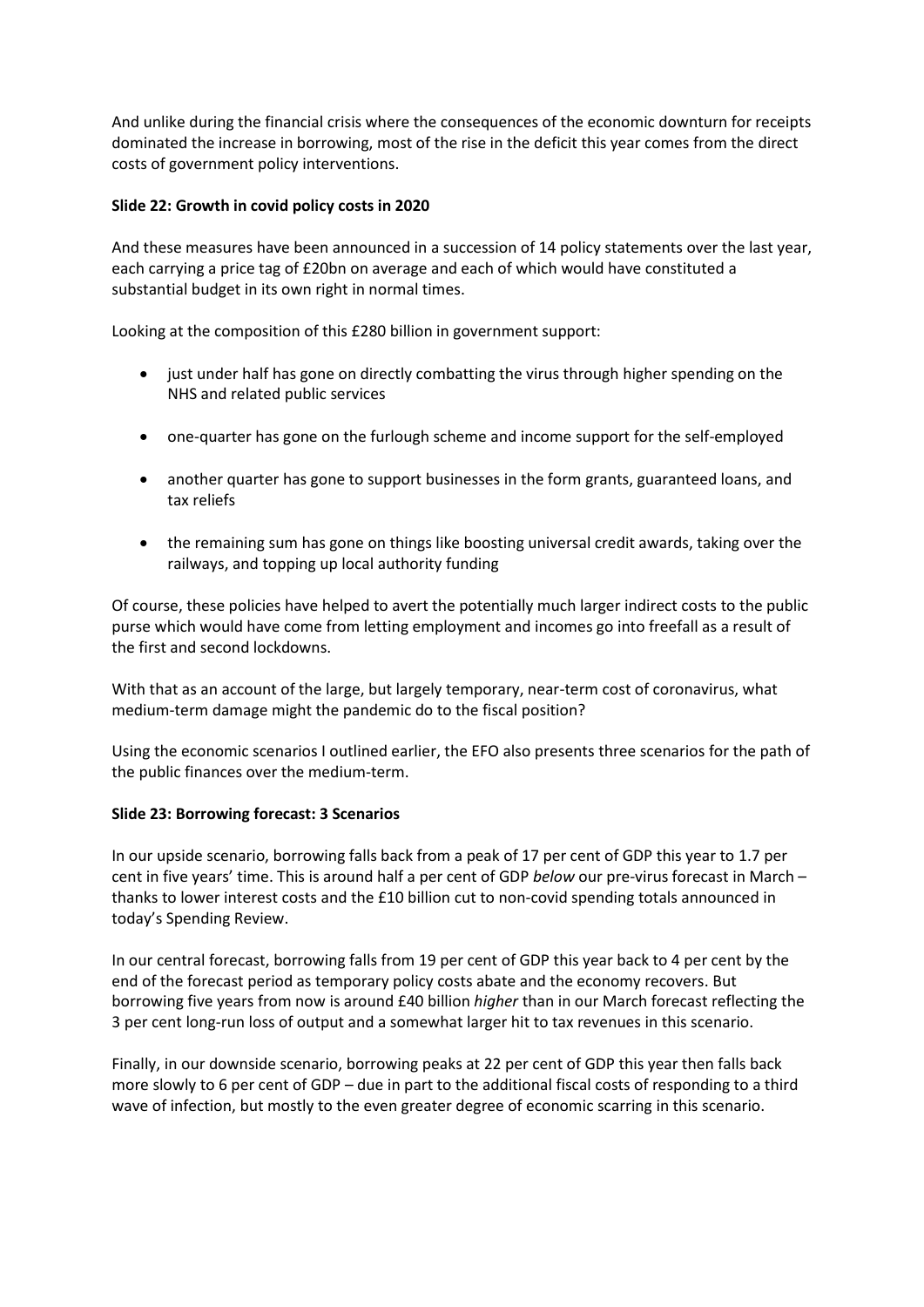### **Slide 24: Sources of increase in borrowing**

To illustrate what drives the change in the borrowing relative our pre-virus forecast in March, this chart breaks that difference down into:

- changes arising from the economic forecast
- changes arising from discretionary policy decisions measures

 policy measures to combat the virus (shown in dark blue), with the impact of the recession on tax You can see that that most of the increase in borrowing this year and next is due to government revenues (shown in red) and welfare spending (shown in yellow) making up the remainder.

The direct costs of the virus fall away from 2022-23 as covid-related spending is withdrawn, while the scarring effect of the virus on the economy and receipts remains.

This is slightly offset in each year by the Chancellor's decision in this Spending Review to take around £10 billion out of non-covid spending relative to the totals he set in March which accounts for most of the small green bar on the bottom of the chart.

Let me now turn to the specifics of the 2020 Spending Review announced by the Chancellor earlier today, the financial implications of which have been reflected in our forecast.

### **Slide 25: Spending Review 2020**

Looking at the detail of the Spending Review outcome for different departments,

- a total of £46 billion was added to departments' budget next year, which is just over a third of the £125 billion added this year.
- Of this, £ 56 billion has been directly linked to the fight against covid across 11 out of 23 major Whitehall department.
- • However, as I mentioned, these increases are partly offset by the £10 billion reduction in business as usual spending.
- While the Treasury has not stated explicitly where these savings come from, they have announced alongside them decisions to:
	- o cut overseas aid from 0.7 to 0.5 per cent of national income, and
	- o freeze public sector pay outside the NHS and the lowest paid

And apart from the foreign office (which now owns the overseas aid budget), all departments see real-terms growth in their resource budgets next year with the biggest winners in real growth terms being the reserve to pay for as yet unknown covid costs, DEFRA to take over the Common Agricultural Policy from Brussels, and Transport to take over the railways.

Departmental capital spending is little changed since the March Budget announced big rises in government investment over the next two years – bringing it up to a historically high 3 per cent of GDP and supporting the economic recovery shown in our forecast.

#### **Slide 26: Spending Review 2021?**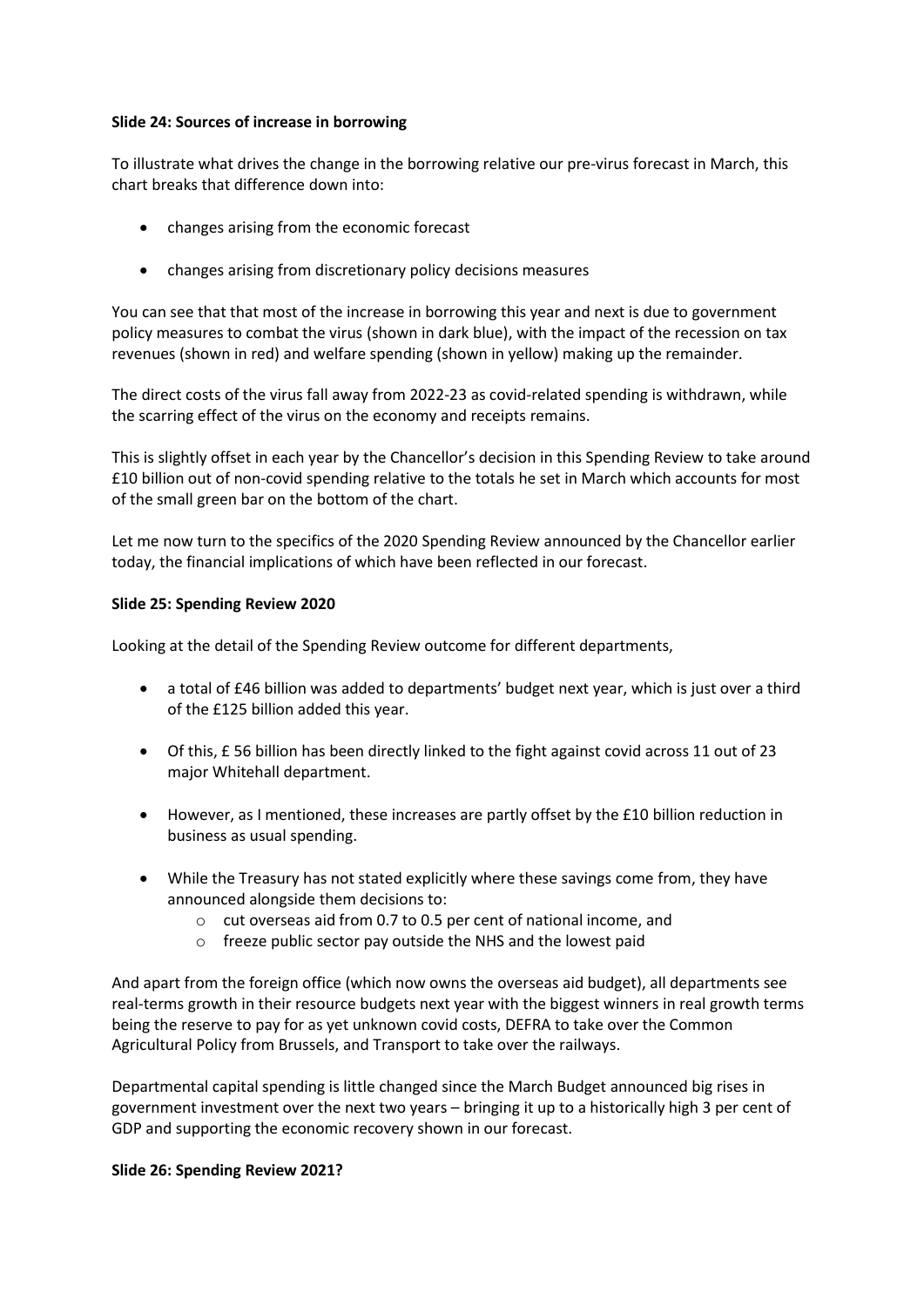And while no detailed spending plans are provided beyond next year, we can estimate what the combination of the government's multi-year commitments in the areas of health, schools, defence, and aid imply for all other departments' budget in *2021* Spending Review.

Within the £397 billion total for which plans will need to be set in 2022-23,

- £143 billion has already been allocated to the NHS,
- £52 billion to schools,
- £32 billion to defence,
- and £7 billion would be needed to keep aid spending at 0.5 per cent of national income

 This leaves £163 billion to be allocated to the remaining government departments which, as this slide shows, that would imply spending on those 'unprotected' public services being broadly frozen in real terms per capita in 2022-23 relative to the previous year.

# **Slide 27: Spending Review 2021?**

Were the government to wish to return overseas aid back to 0.7 per cent of national income once the pandemic is over but keep total spending the same, this would

- entail a 47 per cent real-terms increase in the aid budget which in this chart is literally off the scale
- and require a 1.9 per cent real cut in per capita spending for all other government departments.

With such stark trade-offs in store for the next spending review, it's perhaps not surprising that the government's taking public expenditure planning one year at a time

### **Slide 28: Debt/GDP forecast: 3 Scenarios**

Let me turn now to the longer-term legacy of the pandemic for the public finances.

 The stock of government debt is set to rise by 20 per cent of GDP this year and to exceed 100 per cent of GDP in every year of our central forecast.

Debt stays just below the 100 per cent mark on our upside scenario thanks to a more rapid recovery in the economy and falls back more decisively at the end to 90 per cent of GDP.

In our downside scenario, debt rises above 120 per cent of GDP and stays there for the remainder of the next five years

# **Slide 29: Debt/GDP forecast vs. March: Central scenario**

Comparing our latest central forecast for debt with our pre-virus forecast in March, of that 27 per cent of GDP increase in debt this year:

- 10 per cent of that increase is due to a weaker economy shown in blue
- 11 per cent is due to fiscal policy measures announced since Budget shown in red
- 6 per cent is due to the temporary effect of the Bank of England's additional QE and Term Funding Scheme - shown in yellow- whose unwinding allows headline debt to fall as a share of GDP in the last two years of the forecast.

### **Slide 30: Debt/GDP ex Bank of England: 3 Scenarios**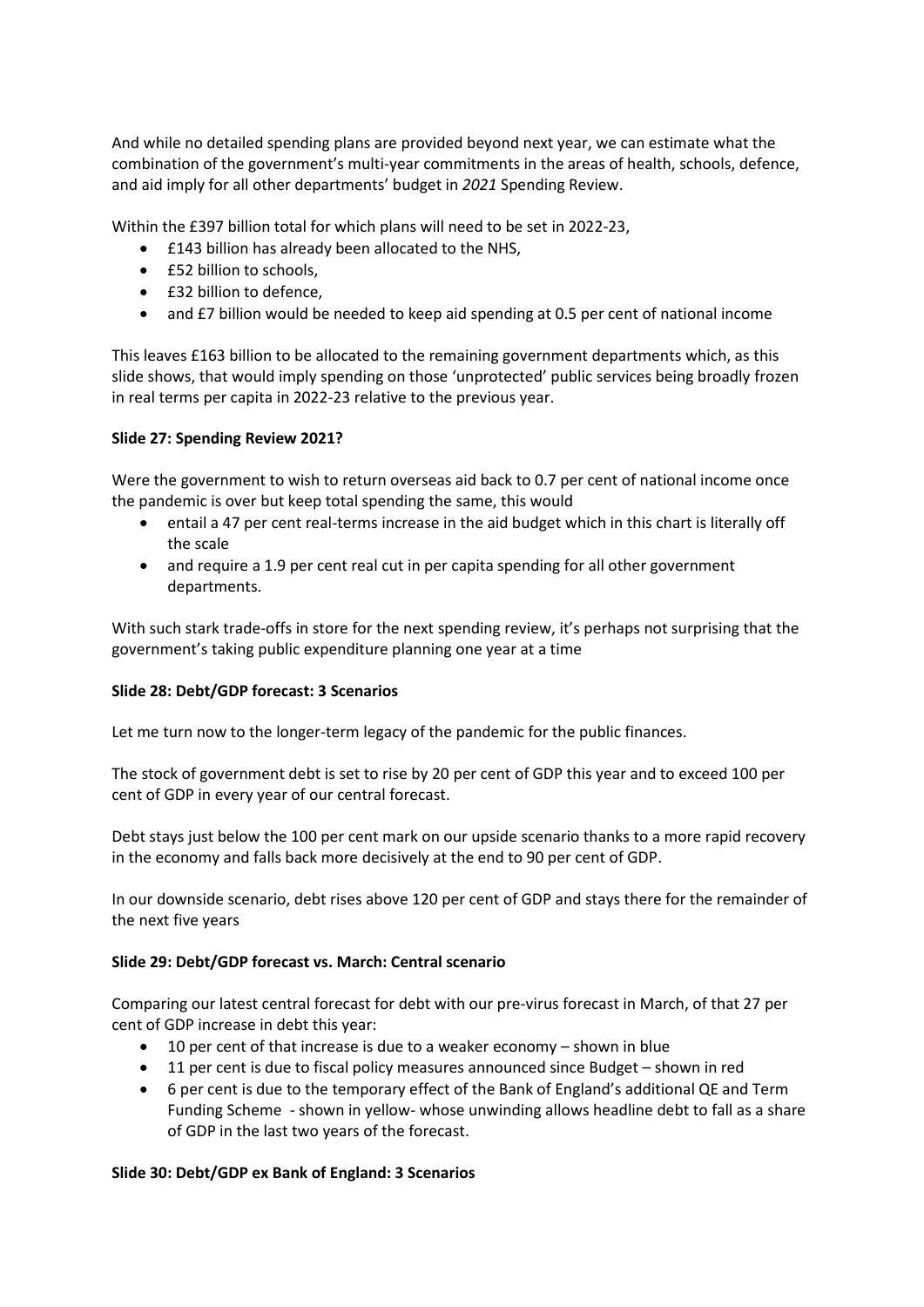However, if one excludes these temporary, balance-sheet-neutral transactions by our central bank, underlying debt rises as a share of the economy in every year in both our central forecast and downside scenarios.

### **Slide 31: Debt interest/revenue forecast**

At the same time, despite the government's higher stock of debt, the cost of servicing that debt actually falls to new historic lows as a share of government revenue in our central forecast. This is thanks to further rounds of QE and further falls in interest rates since the start of the pandemic – reflecting the relative attractiveness of gilts as a safe-harbour asset in the midst of the covid storm.

### **Slide 32: Debt interest sensitivity**

But while the overall cost of servicing the government's debts has fallen, the public finances have in the process become much more sensitive to future rises in interest rates. This is due to a combination of factors including:

- First, the 20 per cent of GDP increase in the total debt stock
- Second, the government's decision to shorten the maturity of its primary issuance this year
- Third, and most important, the impact of the Bank of England's expanded QE operations which swap an additional £440bn of long-dated government gilts for floating rate central bank reserves

The combined effect of these three factors has been

- • To increase the share of our outstanding debt with a maturity of less than one year from one-quarter a decade ago to more than a half today
- And to double the sensitivity of debt interest costs to changes in short-term interest rates.

# **Slide 33: Fiscal rules**

So where does this leave the Government relative to the various fiscal rules and targets it has set for itself?

The OBR has a legal obligation to assess whether the government has more than 50 per cent chance of meeting its fiscal rules based on our central forecast.

This presents a continuing challenge as the set of fiscal rules currently on the statutes book were set by Philip Hammond in his first Autumn Statement in November of 2016.

 Since then, the Conservative Party included a new set of fiscal rules in their 2019 Election Manifesto but these were superseded by the review of the fiscal framework announced by the new Chancellor in March. The conclusion of this review has been postponed while the government deals with the pressures the pandemic and the Treasury has effectively stopped trying to chase any particular fiscal target until virus-related uncertainties recede.

But for the record, our latest EFO shows that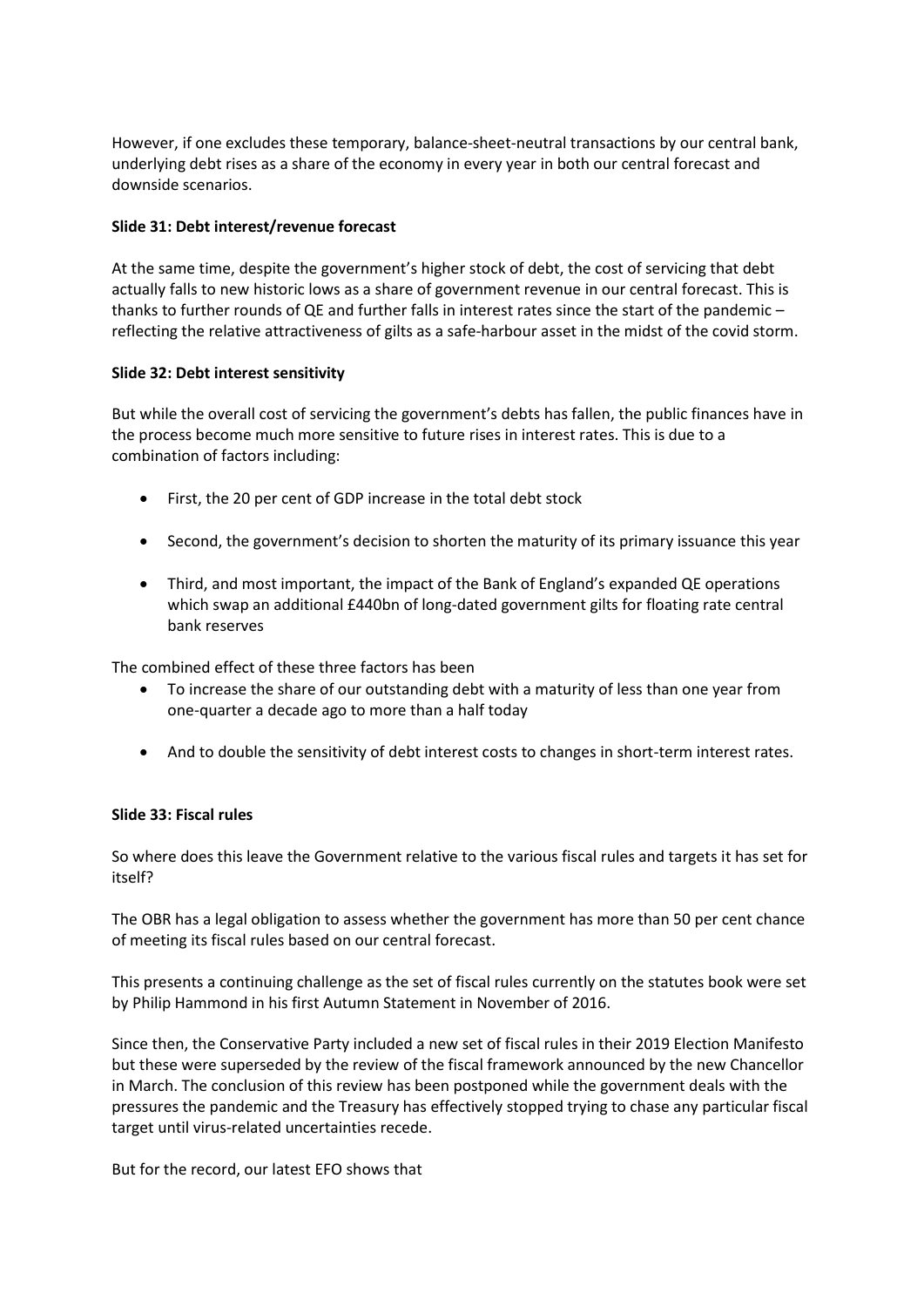- none of the fiscal rules currently on the statute books are met
- • while two of the three rules in the Conservative Party manifesto are met based our central forecast.

#### **Slide 34: Balancing the books**

Most recently, the Chancellor in his October Party Conference Speech stated his determination to balance the books and get debt under control once the pandemic has run its course. So for completeness, we also look at the degree to which different interpretations of these goals are met over our forecast horizon.

Looking at three conventional definitions of fiscal balance, the headline deficit, the primary deficit, and the current budget deficit, none of them are achieved on our central scenario by the end of this forecast period.

Matching day-to-day spending to receipts, the loosest of the three definitions of balancing the books, would require current spending cuts or tax rises of £27 billion in the final year of the Parliament based on our central forecast.

#### **Slide 35: Getting debt under control**

Depending on the scope of liabilities and assets taken into account, the government fares better in getting debt under control by the end of this Parliament.

Headline debt falls at the end of the forecast period by 0.3 per cent , but as mentioned earlier, this is only because of the unwinding of the Bank of England's Term Funding Scheme.

Excluding the help offered by the Bank, underlying debt rises by 0.8 per cent. Getting it to fall on our central forecast by the end of the period would require spending cuts or tax rises of £21 billion on our central forecast.

However, if we look at public sector net financial liabilities, a broader measure of the balance sheet taking account of all the government's financial assets and liabilities, it would meet this goal by more than 1 per cent

#### **Slide 36: Conclusion**

So, let me conclude.

This country has already paid a heavy economic and fiscal price as a result of the coronavirus pandemic. The analysis we are publishing today lays bare these costs which are now being compounded by a second wave of infections.

But the news from recent days regarding the effectiveness of several candidate vaccines has also provided us, for the first time, with a credible basis for forecasting a more lasting economic recovery motivated by something more just our innate hopefulness and faith in the miracles of science.

But much remains uncertain and our scenarios illustrate several possible paths for that recovery, some of which are longer, rougher, and more costly than others.